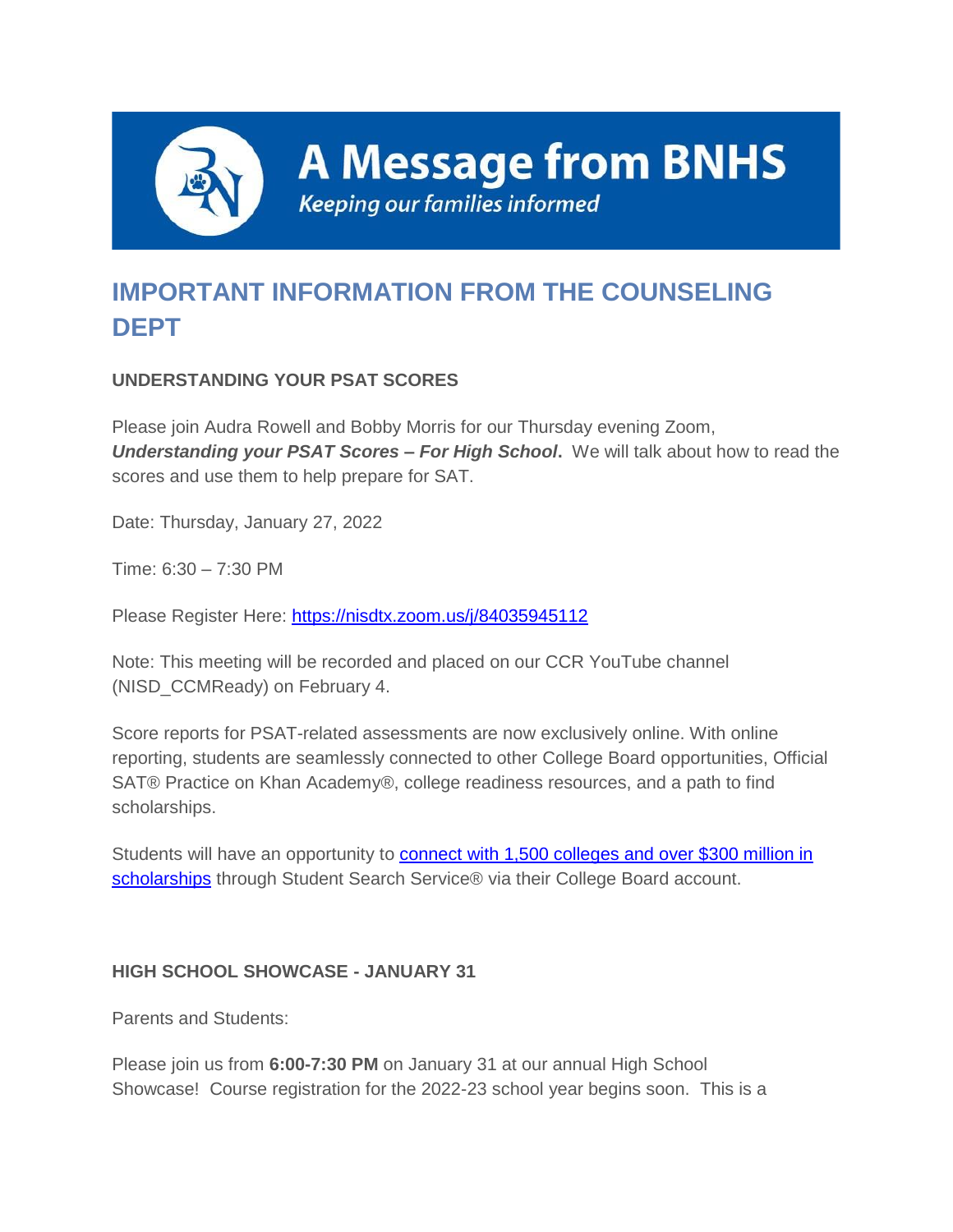chance for you to see all the great opportunities available at BNHS and make decisions about *future courses!* You can visit with teachers, students, and counselors about our CTE programs of study, core subject selections, fine arts, OnRamps/AP courses and more! This is a come-and-go event. *SEE YOU THERE!*

### **2022-23 Academic Planning Guide and Course Registration**

Course registration for the 2022-23 school year will take place January 28-March 3 through English 1, 2, and 3 classes. Start planning now by looking at our [Academic Planning Guide](http://track.spe.schoolmessenger.com/f/a/0mSVUFS36x_euaKdn08sGw~~/AAAAAQA~/RgRj0aX9P0RcaHR0cHM6Ly93d3cubmlzZHR4Lm9yZy9kZXBhcnRtZW50cy9zdHVkZW50LXNlcnZpY2VzL2NvdW5zZWxpbmcvaGlnaC1zY2hvb2wtYWNhZGVtaWMtcGxhbm5pbmdXB3NjaG9vbG1CCmHffXLwYQkux35SE3BzbWl0aDA0QG5pc2R0eC5vcmdYBAAAAAE~) and by attending our High School Showcase on January 31! Parents will receive a Course Verification email in April to finalize and approve the courses your student selected. There will be a short window to request any **final changes** in late April-early May. More info to come.

### **\$\$\$\$\$ SCHOLARSHIPS!!! \$\$\$\$\$**

As we continue to receive information about local scholarships being offered in our area, we add these scholarships to **MajorClarity**. Students can access MajorClarity through their **NISD portal**. Scholarships are listed under **Financial Resources**. DON'T DELAY! START APPLYING NOW AND CHECK MAJORCLARITY OFTEN FOR NEW SCHOLARSHIPS!

## **COUNSELING WEBSITE BEING UPDATED**

We appreciate your patience as we update our website. The district moved to a new platform and some of our information will need to be re-added. If you notice that something is missing, please know it should reappear soon. Thank you!

#### **RANK AND GPA**

Rank and GPA are now updated with semester 1 information. You can view this information in HAC.